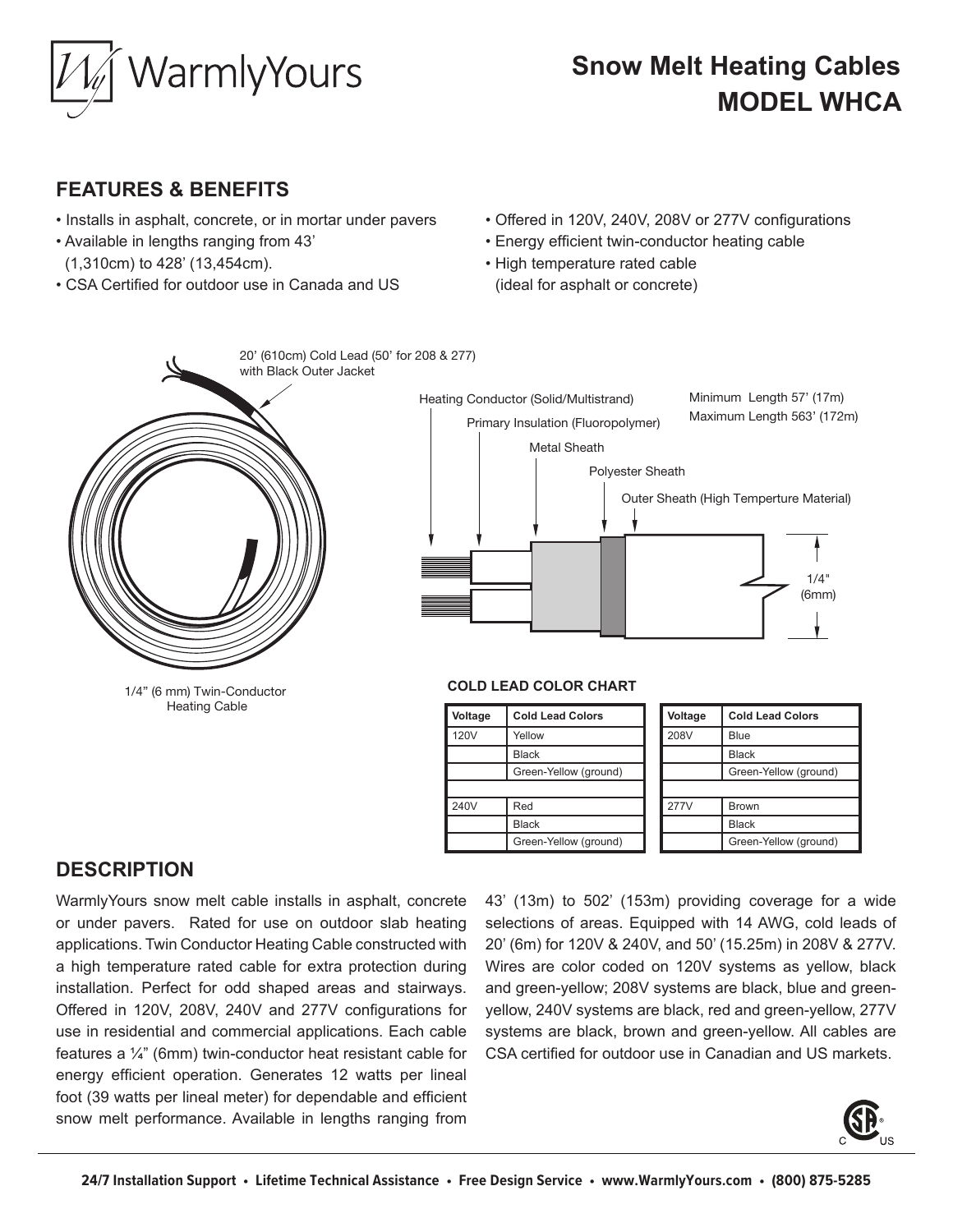### **SPECIFICATIONS**

| <b>120 VOLT SNOW MELTING CABLES</b><br>FOR INSTALLATION IN ASPHALT, CONCRETE, AND IN MORTAR UNDER PAVERS WITH 3" SPACING. |                     |                |                    |             |                       |
|---------------------------------------------------------------------------------------------------------------------------|---------------------|----------------|--------------------|-------------|-----------------------|
| Part #:                                                                                                                   | Cable Length (ft/m) | <b>Voltage</b> | <b>Total Watts</b> | <b>AMPS</b> | Coverage<br>(Sq. Ft.) |
| WHCA-120-0043                                                                                                             | 42.77' (13.04m)     | 120            | 500                | 4.17        | 10.7                  |
| WHCA-120-0063                                                                                                             | 62.78' (19.14m)     | 120            | 750                | 6.25        | 15.7                  |
| WHCA-120-0086                                                                                                             | 85.54' (26.07m)     | 120            | 1,000              | 8.33        | 21.4                  |
| WHCA-120-0126                                                                                                             | 125.56' (38.27m)    | 120            | 1,500              | 12.50       | 31.4                  |
| WHCA-120-0188                                                                                                             | 188.34' (57.41m)    | 120            | 2,250              | 18.75       | 47.0                  |
| <b>240 VOLT SNOW MELTING CABLES</b>                                                                                       |                     |                |                    |             |                       |

| FOR INSTALLATION IN ASPHALT, CONCRETE, AND IN MORTAR UNDER PAVERS WITH 3" SPACING. |                     |         |                    |             |                       |  |
|------------------------------------------------------------------------------------|---------------------|---------|--------------------|-------------|-----------------------|--|
| Part #:                                                                            | Cable Length (ft/m) | Voltage | <b>Total Watts</b> | <b>AMPS</b> | Coverage<br>(Sq. Ft.) |  |
| WHCA-240-0086                                                                      | 85.54' (26.07m)     | 240     | 1,000              | 4.17        | 21.4                  |  |
| WHCA-240-0128                                                                      | 128.31' (39.11m)    | 240     | 1,500              | 6.25        | 32.0                  |  |
| WHCA-240-0171                                                                      | 171.08' (52.15m)    | 240     | 2,000              | 8.33        | 42.7                  |  |
| WHCA-240-0188                                                                      | 188.34' (57.41m)    | 240     | 2,250              | 9.38        | 47.0                  |  |
| WHCA-240-0251                                                                      | 251.12' (76.54m)    | 240     | 3,000              | 12.50       | 62.8                  |  |
| WHCA-240-0342                                                                      | 342.17' (104.29m)   | 240     | 4,000              | 16.67       | 85.5                  |  |
| WHCA-240-0377                                                                      | 376.68' (114.81m)   | 240     | 4,500              | 18.75       | 94.1                  |  |
| WHCA-240-0428                                                                      | 427.71' (130.37m)   | 240     | 5,000              | 20.87       | 106.9                 |  |

*\* Shipping weights may vary.*